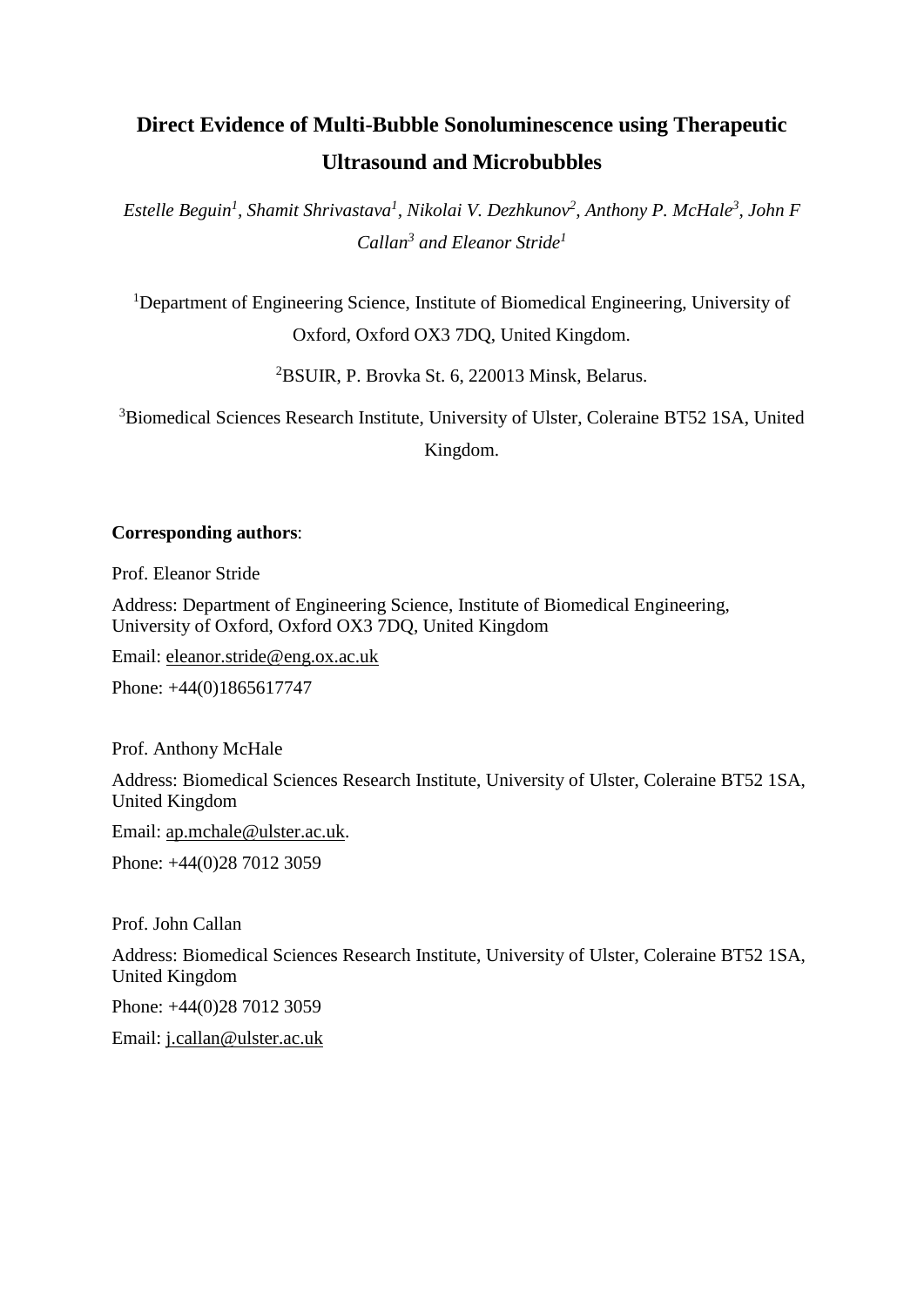#### **ABSTRACT**

The intense conditions generated in the core of a collapsing bubble have been the subject of intense scrutiny from fields as diverse as marine biology and nuclear fusion. In particular, the phenomenon of sonoluminescence - whereby a collapsing bubble emits light - has received significant attention. Sonoluminescence has been associated predominantly with millimetre sized bubbles excited at low frequencies and under conditions far removed from those associated with the use of ultrasound in medicine. In this study, however, we demonstrate that sonoluminescence is produced under medically relevant exposure conditions by microbubbles commonly used as contrast agents for ultrasound imaging. This provides a mechanistic explanation for the somewhat controversial reports of "sonodynamic" therapy (SDT), in which light sensitive drugs have been shown to be activated by ultrasound induced cavitation. To illustrate this, we demonstrate activation of a photodynamic therapy agent using microbubbles and ultrasound. Since ultrasound can be accurately focused at large tissue depths, this opens up the potential for generating light at locations that cannot be reached by external sources. This could be exploited both for diagnostic and therapeutic applications significantly increasing the range of applications that are currently restricted by the limited penetration of light in tissue.

**KEYWORDS**: Sonoluminescence; microbubbles; ultrasound; sonodynamic therapy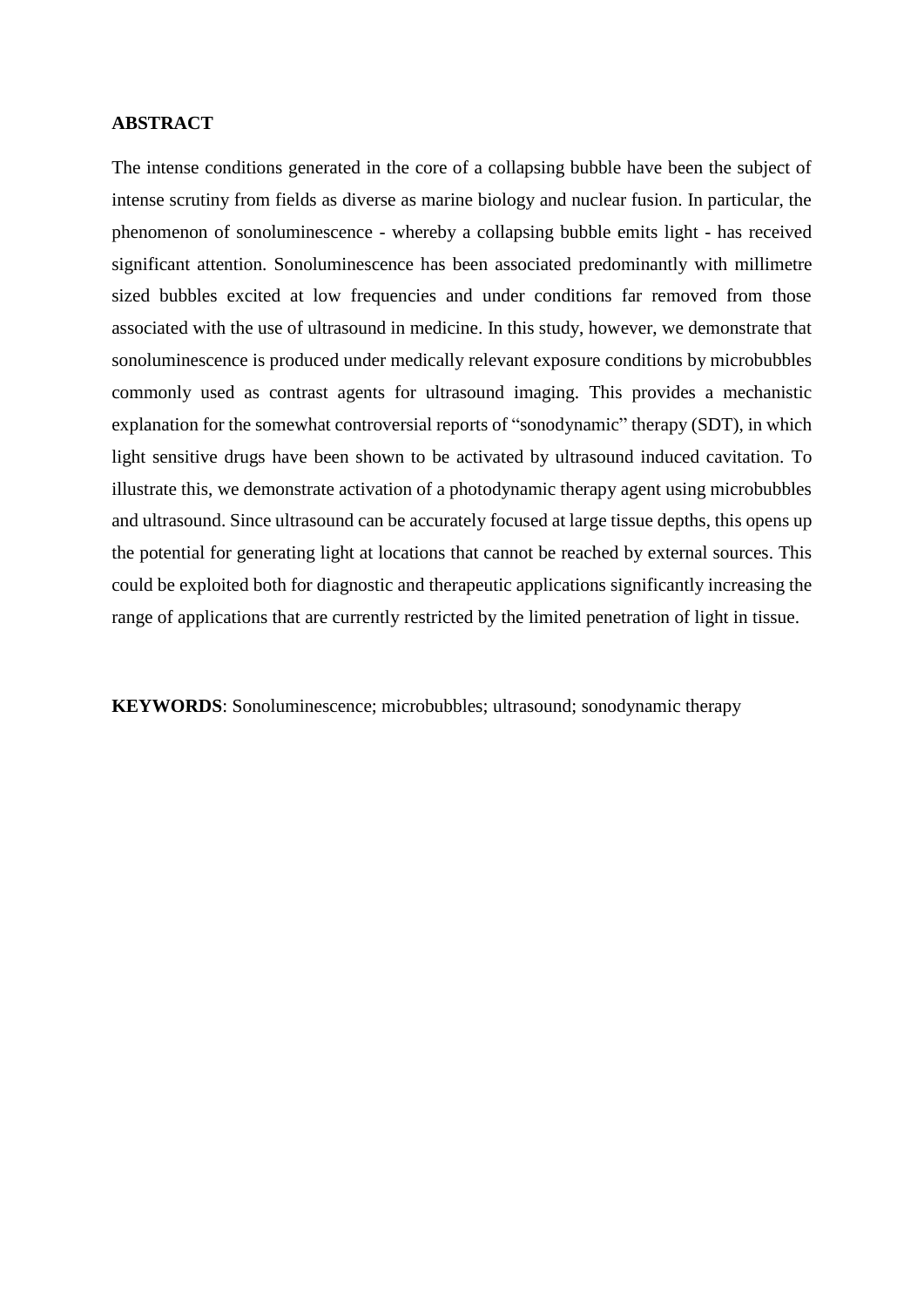#### **INTRODUCTION**

Multi-bubble sonoluminescence is an intense thermal process whereby transient species formed during the collapse of bubbles under ultrasound excitation (cavitation) emit light  $<sup>1</sup>$ . The</sup> majority of previous studies on sonoluminescence have employed ultrasound frequencies and intensities that are significantly different from those used in diagnostic or therapeutic ultrasound  $2-7$ . However, with the increasing use of microbubbles in both ultrasound imaging and therapy <sup>8</sup>, and studies showing sonoluminescence at ultrasound frequencies in the MHz range <sup>9–15</sup>, there is a need to understand whether these extreme events can in fact occur in tissue.

In particular, sonoluminescence and the reactive oxygen species associated with violent bubble collapse have been suggested as the means by which certain classes of drug can be activated by ultrasound 16–20, so called Sonodynamic Therapy (SDT). Reports on SDT have demonstrated promising results for the treatment of aggressive and resistant tumour cell lines  $21-23$ . This approach relies on the combination of ultrasound, ground state molecular oxygen, and a "sensitizer" drug to produce cytotoxic reactive oxygen species in a targeted manner. Thus, SDT uses a similar approach to photodynamic therapy (PDT), a modality clinically approved for the treatment of superficial lesions and lesions that can be reached with an endoscope<sup>24</sup>. Ultrasound can, however, be more tightly focused in deeper regions of human tissues compared to light, allowing SDT potentially to treat a wider range of lesions, more deeply seated in the body compared to photodynamic therapy.

The initial findings of drug activation using ultrasound were reported in 1989<sup>17</sup> and since then, a range of sensitisers have been investigated  $22,23$ . Over the last decade, microbubbles have been shown to enhance SDT and a correlation between SDT and cavitation has been established, but the underlying mechanisms responsible for sensitiser activation have remained uncertain. Several theories have been proposed, including sonoluminescence  $14,15$  and pyrolysis  $25$  but a consensus has yet to be drawn. The aim of this study was to investigate whether sonoluminescence events occur during the excitation of phospholipid-coated microbubbles using ultrasound parameters previously shown to have a therapeutic effect *in vivo* 26–29; and whether these events could activate a known SDT sensitizer (Rose Bengal). Investigation was also made of the production of different types of reactive oxygen species to determine whether their formation could provide an alternative or complementary pathway for sensitizer activation via pyrolysis (please see Supporting Information).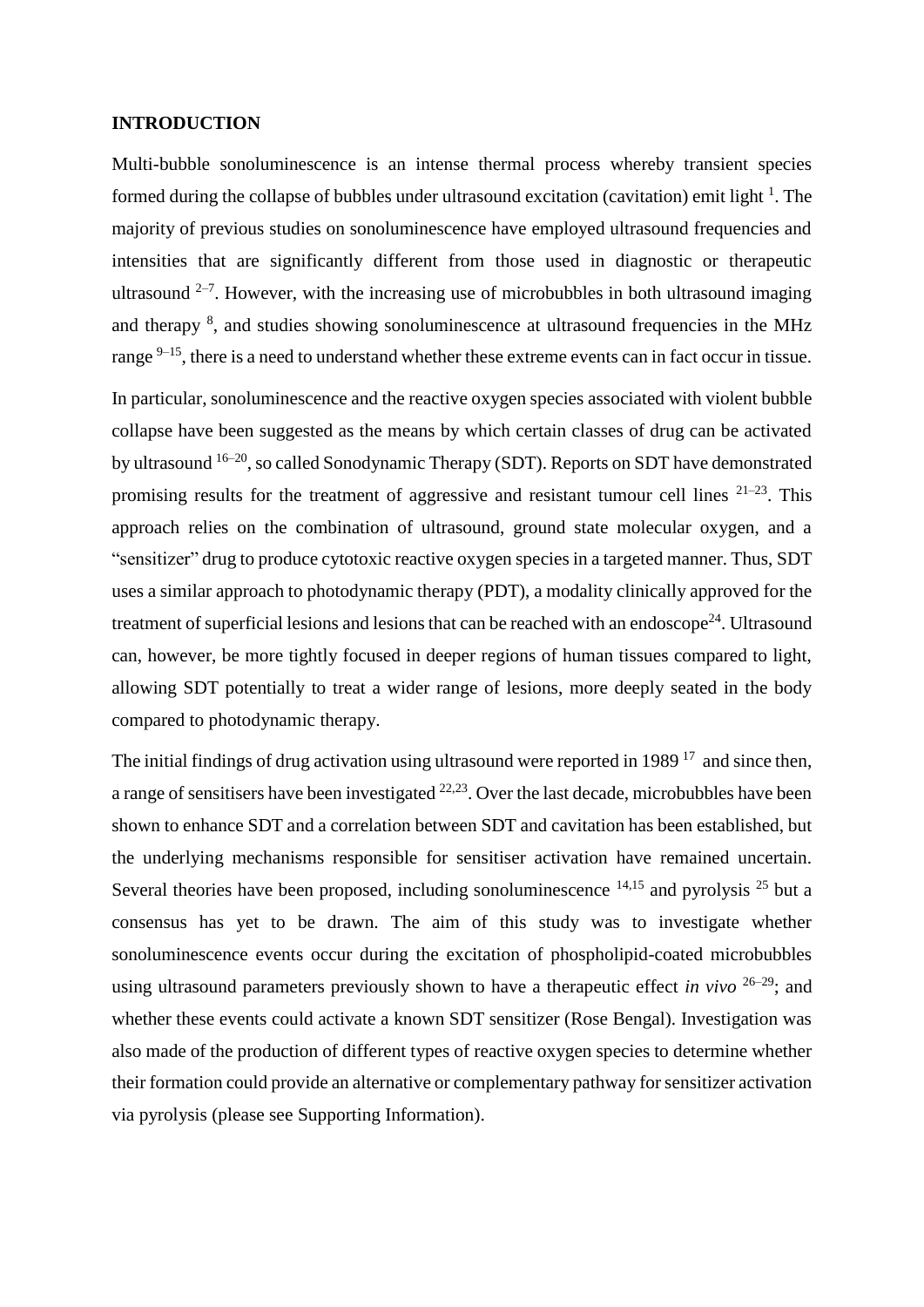#### EXPERIMENTAL SECTION

## Microbubbles

1,2-dibehenoyl-sn-glycero-3-phosphocholine (DBPC) was obtained from Avanti Polar Lipids Inc. (Alabaster, Alabama, USA). N-(7-nitrobenz-2-oxa-1,3-diazol-4-yl)-1,2-dihexadecanoylsn-glycero-3-phosphoethanolamine, 1,3-diphenylisobenzofuran (DPBF), triethylammonium salt (NBD-PE) and singlet oxygen sensor green (SOSG) were purchased from Thermo Fisher Scientific. Rose Bengal, Polyoxyethylene (40) stearate (PEG 40S), chloroform and ethanol were all obtained from Sigma Aldrich Ltd. (Gillingham, Dorset, UK). Sulphur hexafluoride (SF6) and oxygen (O2) gases was purchased from The BOC Group (Guilford, Surrey, UK). SonoVue® was purchased from Bracco Research (Geneva, Switzerland).

To produce the microbubbles, a mixture of DBPC and PEG40Ss dissolved in chloroform were added to a glass vial to produce a 5-mL batch of microbubbles at a total concentration 4 mg/mL. The sample was covered with pierced parafilm and set on a hot plate at 50°C for 12 hours to evaporate the chloroform. Once all the solvent evaporated, the dried lipid film was suspended in 5 mL of filtered deionised water for 1 hour at 80°C under constant magnetic stirring. The magnetic stir bar was then removed.

The lipid mix solution was sonicated at low intensity (QSonica Q125, 20kHz, 3 mm probe tip, amplitude: 20%, 1 min) with the sonicator probe tip immersed in the solution. The sonicator probe tip was moved to touch the air and water interface and a light flow of sulphur hexafluoride (SF6) gas was added to fill the headspace of the sample vial. The sonicator was then turned on at high intensity (amplitude: 80%, 20 sec). The samples were capped and cooled on ice for 10 mins after which a layer of foam was visible at the top of the sample and a thick layer of densely packed microbubbles underneath the foam. To produce O2 filled microbubbles, 1-mL samples of SF6 MBs was sparged with oxygen for 2 mins as described in <sup>30</sup>. SonoVue® was prepared according to the manufacturer's instructions.

Microbubble size and concentration were determined through an analysis of optical images as previous studies have confirmed the reliability of this method compared to particle sizing devices  $31$ . For this, the microbubble suspension was diluted 1:20 in PBS and 10  $\mu$ L were loaded onto a haemocytometer with a cover slide. 30 microscope images were acquired through an optical microscope (Leica DM500 optical microscope, Larch House, Milton Keynes, MK14 6FG, UK) with a 40x objective lens at room temperature. The images were then analysed using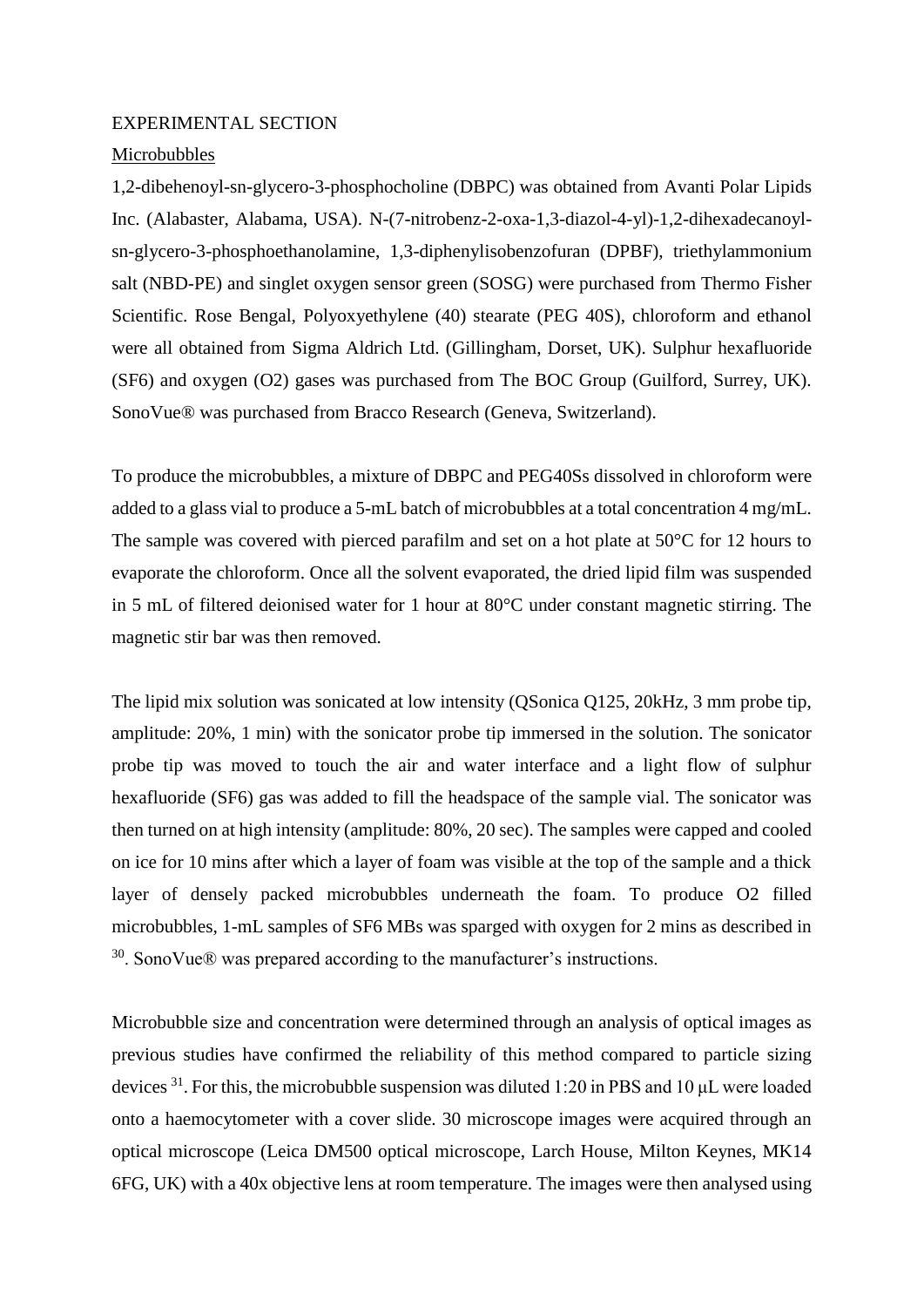purpose written MATLAB code (R2016b, The MathWorks, Natick, MA, USA) to determine microbubble mean size and concentration. For all experiments microbubbles with a modal diameter of  $2.1 \pm 1.6$  µm (Figure S1) were used, corresponding to the agents used in ultrasound imaging and therapy. These were also diluted to  $5x10<sup>5</sup>$  microbubble/mL in deionised water to reflect the concentrations that would be present in the human blood stream following injection.

#### Exposure Chamber

A chamber was designed and built for the characterisation of sonoluminescence events to enable simultaneous measurements of photon and acoustic emissions from ultrasound excited microbubbles. This consisted of a cube, made of black Delrin® to minimise external light contamination, with an internal volume of 100 ml (**Figure S1**). The base of the chamber was coated with ultrasound absorbing material (F28, Precision Acoustics, Dorset, UK) to avoid the formation of standing waves. Ports in the walls enabled co-alignment of the foci of two optical lenses (ACL25416U-A,  $\varnothing$  = 2.54 cm, f = 16 mm, NA = 0.79, ThorLabs, Ely, UK) and two ultrasound transducers at the centre of the chamber. Photons were detected using two photomultiplier tubes (PMTs, Hamamatsu H10493-03, Welwyn Garden City, UK) coupled to the lenses. The first ultrasound transducer (1 MHz centre frequency, 16 mm element diameter with an integrated drive system, Sonidel SP100, Dublin, Ireland) was used to transmit ultrasound in order to excite the microbubbles. The second transducer (7.5 MHz centre frequency unfocused, element diameter 1.25 cm, Olympus V320, Southend on Sea, UK) was used to passively receive nonlinear acoustic emissions indicative of cavitation activity. A schematic of the set up and associated instrumentation is shown in **Figure 1**.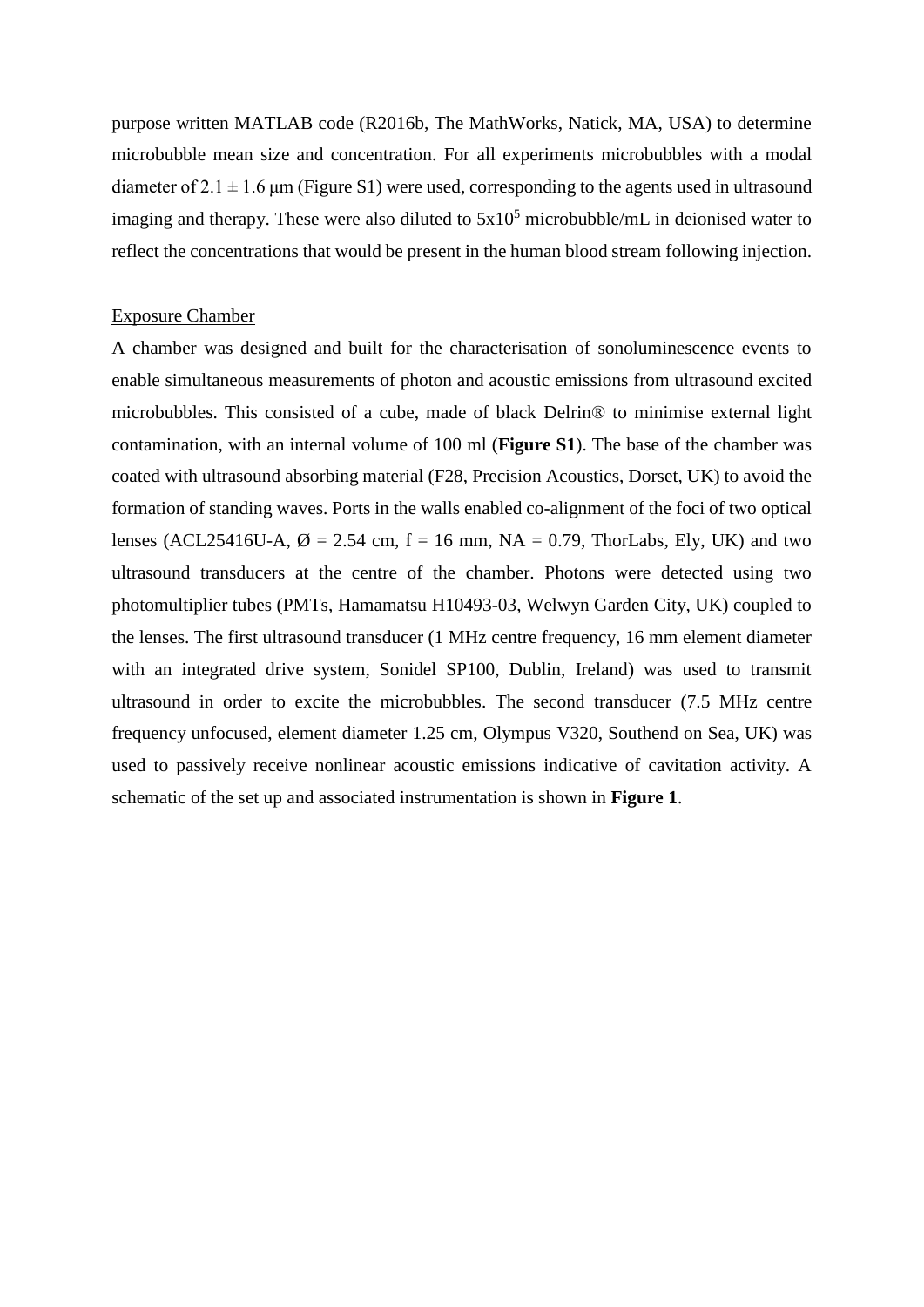

Figure 1. Schematic of the experimental setup used for the simultaneous recording of optical and acoustic emissions.

#### Experimental Protocol

Sonoluminescence events were investigated in aqueous solutions  $\pm$  MB,  $\pm$  Rose Bengal. Samples were prepared in filtered deionised water to obtain  $5x10^5$  MB / mL as above and 2.5 μM RB. Samples were injected into the chamber via the filling port and exposed to ultrasound for 2 mins (1 MHz centre frequency,  $3.5 \text{ W/cm}^2$  temporal peak average intensity,  $30\%$  duty cycle, 100 Hz pulse repetition frequency) during which period 1000 PMT acquisitions were recorded. The first PMT was used to measure the overall light emissions. The second was used with appropriate filters to measure sonoluminescence at specific wavelengths. The corresponding acoustic emissions were recorded using the 7.5 MHz centre frequency transducer. A 2 MHz high-pass filter was used to remove the drive frequency from the recorded PCD traces before preamplifying (SR445A, SRS, Sunnyvale, CA, USA), digitising it (Handyscope HS3, TiePie Engineering, Sneek, Netherlands) and saving it on a computer drive for analysis. The effect of bulk temperature was examined to determine if sonoluminescence could occur at biologically-relevant temperatures. For this, experiments were conducted with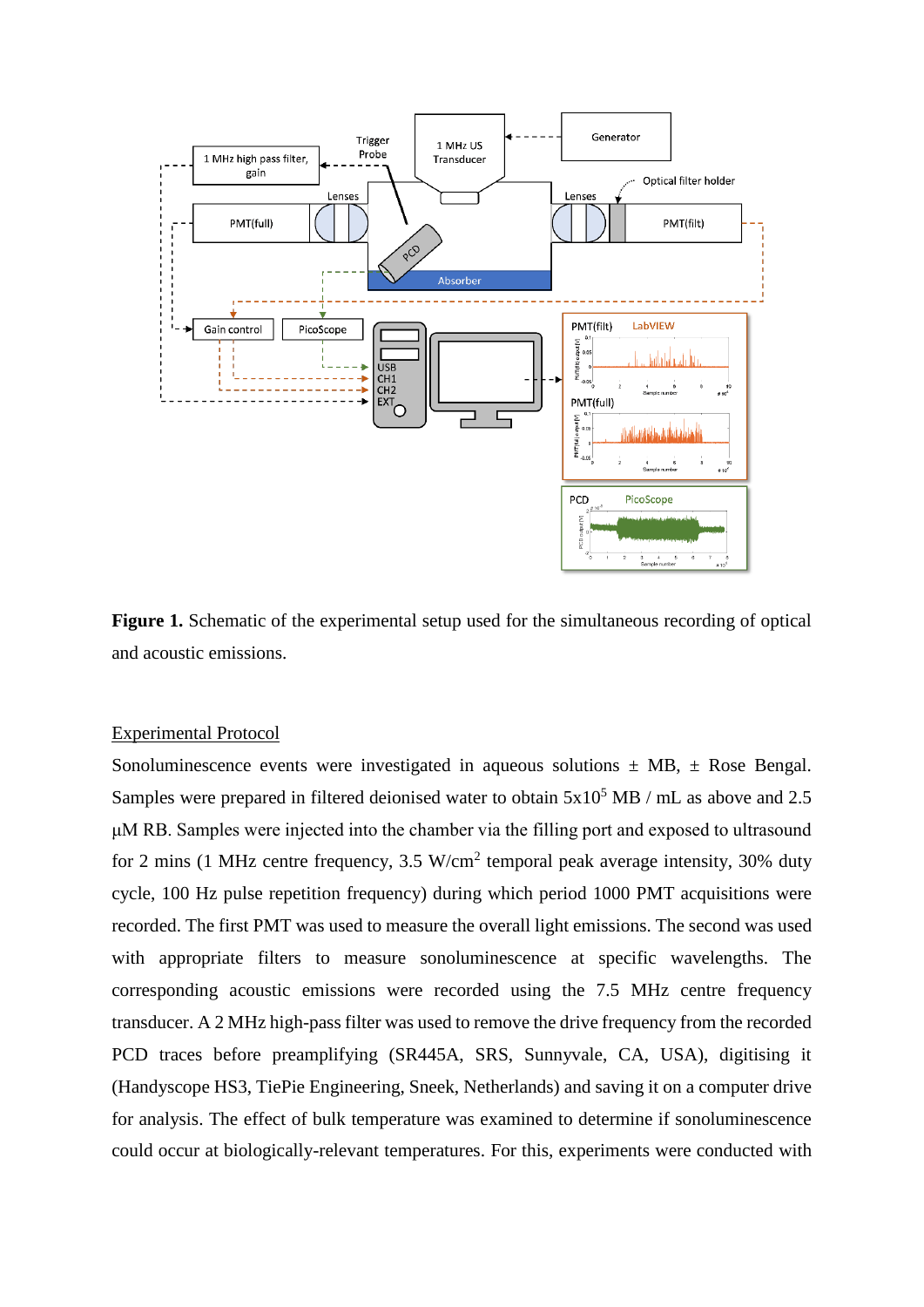a sample temperature of 10, 23, and 37°C, monitored using a PCE-T390 digital thermometer from PCE Instruments, before and after ultrasound exposure.

#### Detection of reactive oxygen species

The detection of singlet oxygen specifically was accomplished using the commercial product: singlet oxygen sensor green (SOSG) which reacts with 1O2 to form SOSG-endoperoxides with a strong fluorescence emission around 525-536 nm. The less specific detection of both 1O2 and / or O2· - was determined through a decrease in absorbance of 1,3-diphenylisobenzofuran (DPBF) at 410 nm as it oxidises in the presence of either species forming non-fluorescent 1,2 phenylenebis(phenylmethanone). For the detection of hydroxyl radical, non-fluorescent benzoic acid was used as it becomes permanently fluorescent (Ex: 305 nm / Em: 420 nm) upon aromatic hydroxylation by ·OH.

Fluorescence and absorbance measurements were done in quadruplets on COSTAR or Greigner UV-Star clear flat-bottom 96-well plates from Sigma-Aldrich (Dorset, UK), using a FLUOstar Omega multi-purpose plate reader from BMG Labtech (Aylesbury, Bucks, UK) at room temperature. For some of the examination, these measurements were taken before and after sample exposition to determine a percent change in the intensity relative to the preexposure intensity. Sample absorbance measurements were all normalised to that of a blank control.

#### Data analysis

The acquired acoustic emission traces were fitted with a Tukey window to avoid discontinuities and then analysed with a Fast Fourier Transform (FFT) using MATLAB (R2017b The Mathworks, Natick, MA, USA). The harmonics (multiples of the drive frequency  $\pm 100$  kHz,  $> 2$  MHz), ultraharmonics (half-integer harmonics of the drive frequency  $\pm$  50 kHz,  $> 2$  MHz), and broadband (remaining signal > 2 MHz) components were extracted for each acquisition. The power and cumulative energy in these frequency subsets were calculated for each acquisition over the entire exposure time. In order to characterise the spectrum of the sonoluminescence, the signal of the filtered PMT was normalised with the total amount of light generated (Figure S1). This enabled a comparison between experimental runs. Each experiment was repeated  $n = 3$  times. The fluorescence and absorbance readings were also performed four times for each sample. The average and the standard deviation within each group are presented.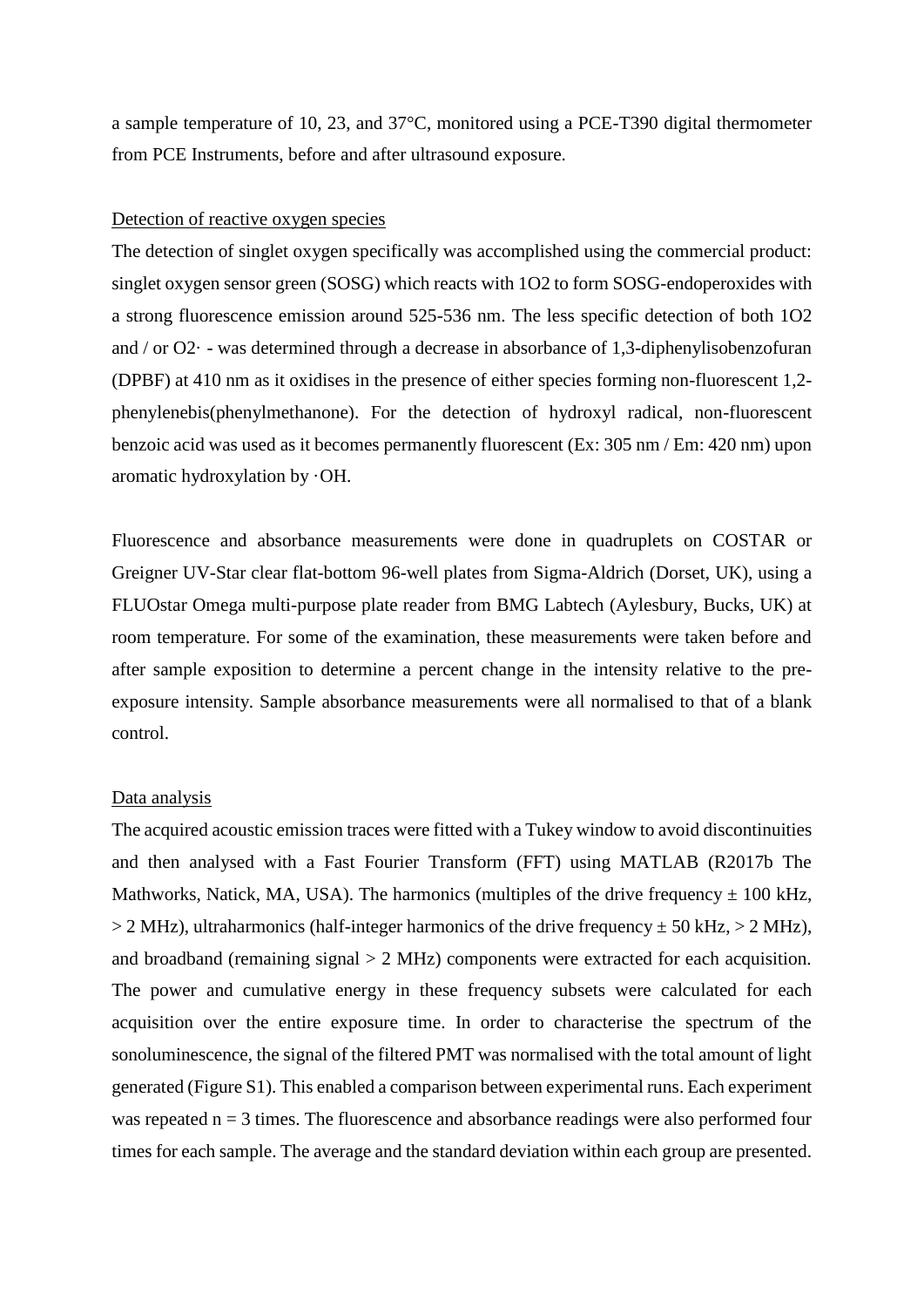#### **RESULTS AND DISCUSSION**

Measurements of sonoluminescence and acoustic emissions at 23°C were made for microbubbles manufactured in-house <sup>28</sup> with a sulphur hexafluoride (SF<sub>6</sub>) or oxygen (O<sub>2</sub>) gas cores and the commercially available contrast agent Sonovue® (**Figure S1**), While all microbubbles tested produced sonoluminescence when exposed to US (**Figure 2**), reduced sonoluminescence counts were observed for  $O_2$  microbubbles compared to Sonovue® and SF<sub>6</sub> microbubbles. This was attributed to the lower stability of  $O_2$  microbubbles and the higher solubility of  $O_2$  in aqueous solutions compared to  $SF_6$ . The reduced broadband energy levels produced by O2 microbubbles (**Figure 2**) further confirmed these results. The pulse height distribution of individual sonoluminescence events was however found to be comparable between the formulations (**Figure S2**) highlighting that the cavitation of these systems generated comparable collapse conditions and sonoluminescence  $10,32$ .



**Figure 2.** Sonoluminescence and broadband acoustic emissions produced by phospholipidcoated microbubbles driven at 1 MHz with an intensity of  $3.5 \text{ W/cm}^2$ ,  $30\%$  duty cycle, and  $100$ Hz pulse repetition frequency for 2 minutes. The total PMT (photomultiplier tube) counts above 6 mV in amplitude and broadband energy of acoustic emissions for three microbubble formulations and a water control are displayed. (n=3 runs of 1000 acquisitions each, error bars indicate standard deviations).

The spectrum of the light generated using  $SF_6$  microbubbles was measured using a set of five optical filters at room temperature. **Figure 3** shows a broad spectrum with an increased sonoluminescence generation at the lower wavelengths. As the intensity of sonoluminescence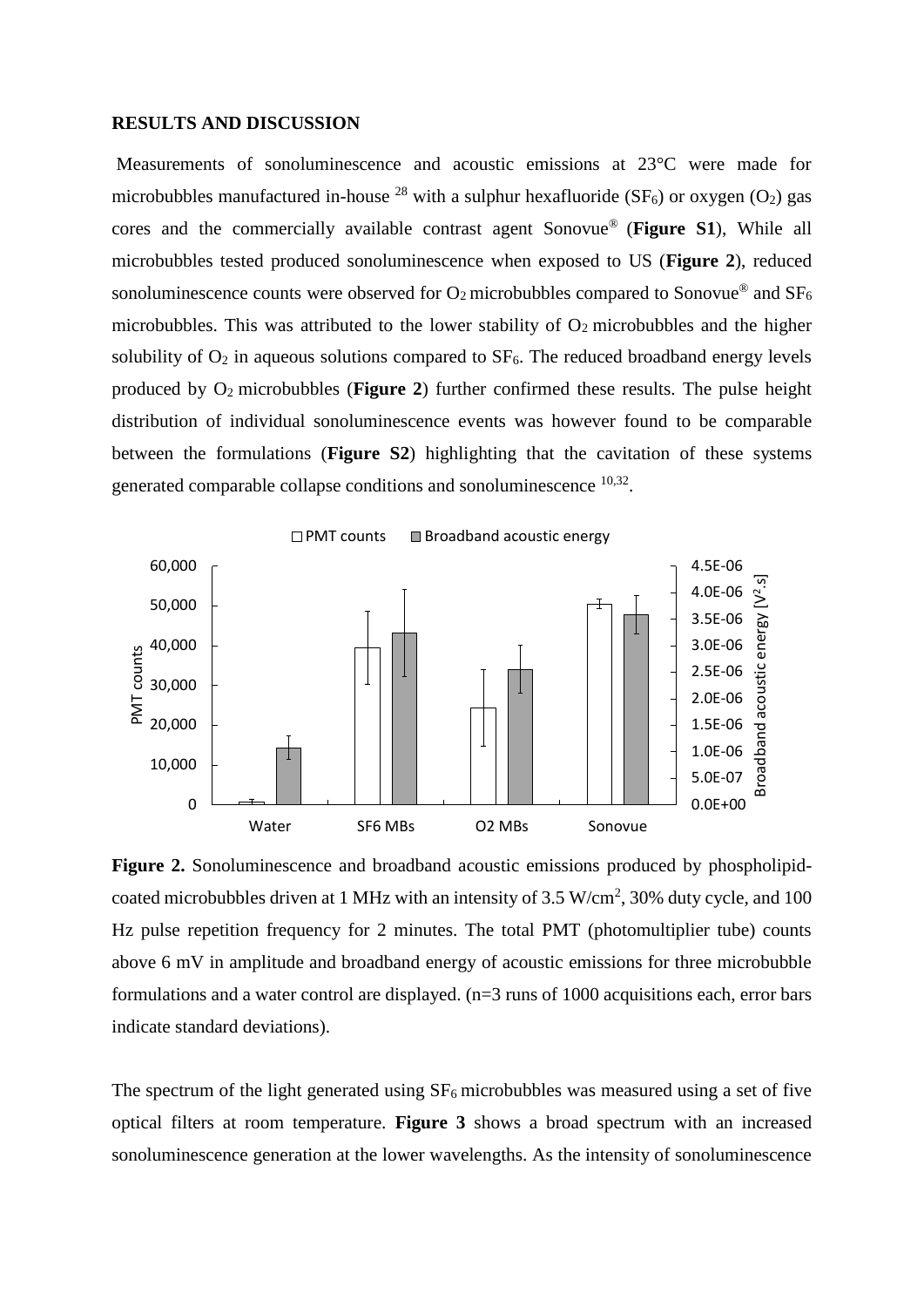reported here was low, the use of a monochromator to obtain a higher wavelength resolution was not feasible, thus specific molecular features in the optical spectrum were not discernible. However, sonoluminescence in water has been reported at 1 MHz with a broad continuous spectrum and no molecular features.<sup>12,33,34</sup> Such broad spectra have been associated with radiation emissions from cavitation events e.g. blackbody<sup>9</sup>, bremsstrahlung<sup>35,36</sup>, and/or recombination radiations<sup>37,38</sup>. Although, no consensus has been reached on the exact mechanisms, the generation of reactive oxygen species (ROS) during microbubble cavitation such as hydrogen peroxide<sup>39</sup> and hydroxyl radical<sup>40,41</sup> concurs with the recombination radiation theory $12,38$ .



**Figure 3.** Spectrum of sonoluminescence for diluted  $SF<sub>6</sub>$  microbubbles at 23<sup>°</sup>C. The percentage of overall sonoluminescence reflects the normalised counts from the filtered PMT at specific wavelengths over 1000 acquisitions with the counts from a non-filtered PMT. The normalised count was then corrected for the bandwidth of the optical filters used and the PMT sensitivity at that wavelength.  $n = 3$  runs were performed for each wavelength and error bars indicate the standard deviation between the runs.

An increase in bulk solution temperature has been reported to affect sonoluminescence by: (1) increasing the number of sonoluminescence events due to an increase in the number of cavitation events  $^{10}$ , and (2) lowering the amplitude of individual sonoluminescence events due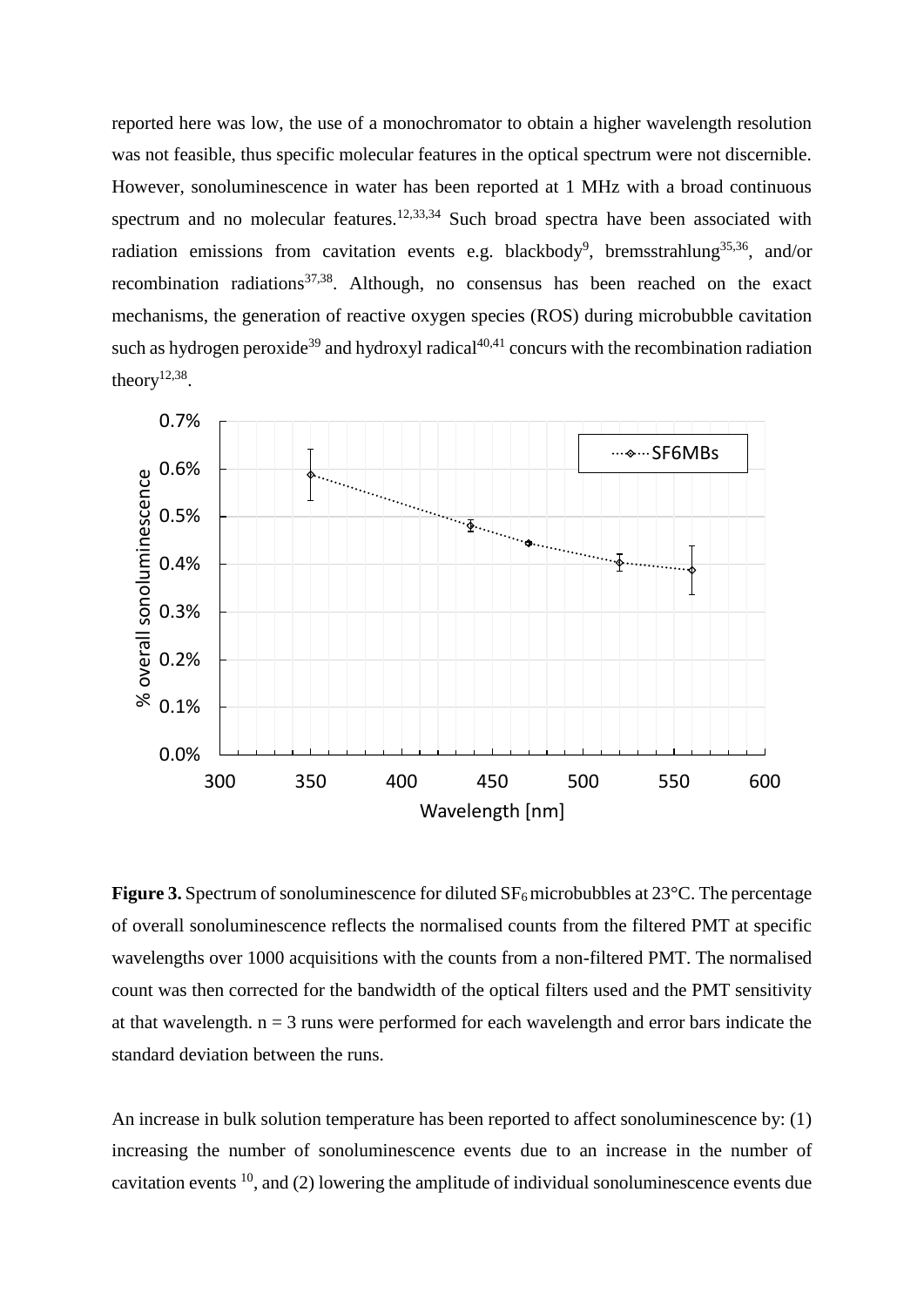to lowering of the intensity of collapse  $32$ . Measurements were taken at 10, 23, and 37 $^{\circ}$  and their comparison in **Figure 4a** shows the expected increase in sonoluminescence occurrence and broadband activity at  $37^{\circ}$ C when  $SF_6$  microbubbles were used as cavitation nuclei. As the amplitude of sonoluminescence was examined (**Figure 4b**), a decrease in the number of high amplitude sonoluminescence events  $(> 60 \text{ mV})$  was observed with higher bulk solution temperatures (**Figure 4b inset**). Thus, these results demonstrate that at biologically relevant temperatures, a greater number of sonoluminescence events occur when microbubbles are exposed to mild therapeutic US conditions, however the amplitude of individual sonoluminescence events is reduced.

The generation of sonoluminescence by microbubbles and ultrasound is potentially of great importance for the fields of both photo- and sonodynamic therapy (PDT and SDT respectively). In PDT, significant efforts have been made to design sensitisers with increased absorption at wavelengths that allow improved penetration of light in tissue. Although the therapeutic effects of SDT have been reported since  $1989$  <sup>17</sup>, the explanation behind the activation of the sensitiser with this method was not well accepted. Therefore, we measured the sonoluminescence output with and without the presence of an absorbing sensitiser, in this case Rose Bengal (RB)**. Figure 5a** highlights that the presence of RB and SF<sup>6</sup> microbubbles at 37°C led to a decrease in sonoluminescence measured at the absorption wavelength of the drug (560 nm, **Figure S3**) compared to a reference wavelength (350 nm). Hence, sonoluminescence from cavitating microbubbles can be absorbed by surrounding sensitisers, leading to their activation. These results support the hypothesis that sonoluminescence and the resulting transfer of energy to an accepting sensitiser is a key mechanism underlying SDT and are consistent with reports by Umemura *et al.* <sup>15</sup> and Giuntini *et al.* <sup>14</sup> at room temperatures and without the use of exogenously-added cavitation nuclei. Additionally, **Figure 5b** shows that at the same ultrasound parameters, the combination of RB and  $SF<sub>6</sub>$  microbubbles in solution produced significantly more singlet oxygen radicals compared to microbubbles alone, confirming the activation of RB.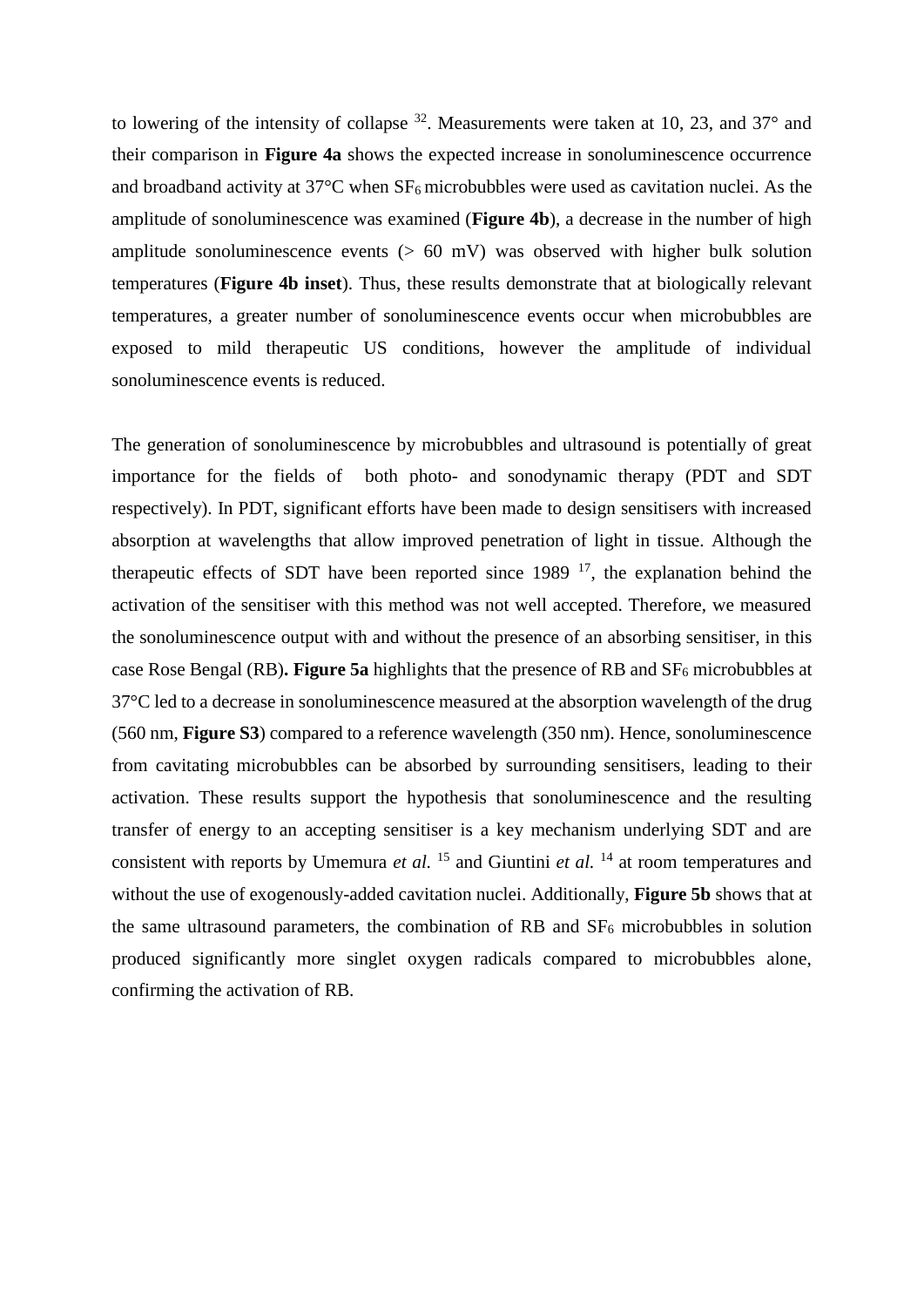

**Figure 4.** Sonoluminescence and broadband acoustic emissions from  $SF<sub>6</sub>$  microbubbles diluted in deionised water at 10, 23, 37°C (n=3, error bars indicate standard deviations for each run). **a**, Total PMT counts above 6 mV in amplitude and broadband energy for three different temperatures are displayed. **b,** Number of PMT counts for increasing peak amplitude. Number of PMT counts in each bin is normalised by the total number of counts recorded in each run. The inset shows the sum of normalised PMT counts above 60 mV for each temperature tested. These results indicate that with increasing temperatures, while the number of cavitation events increases, their amplitude decreases. The sample temperature before and after ultrasound exposure did not fluctuate substantially  $(\pm 1^{\circ}C)$ .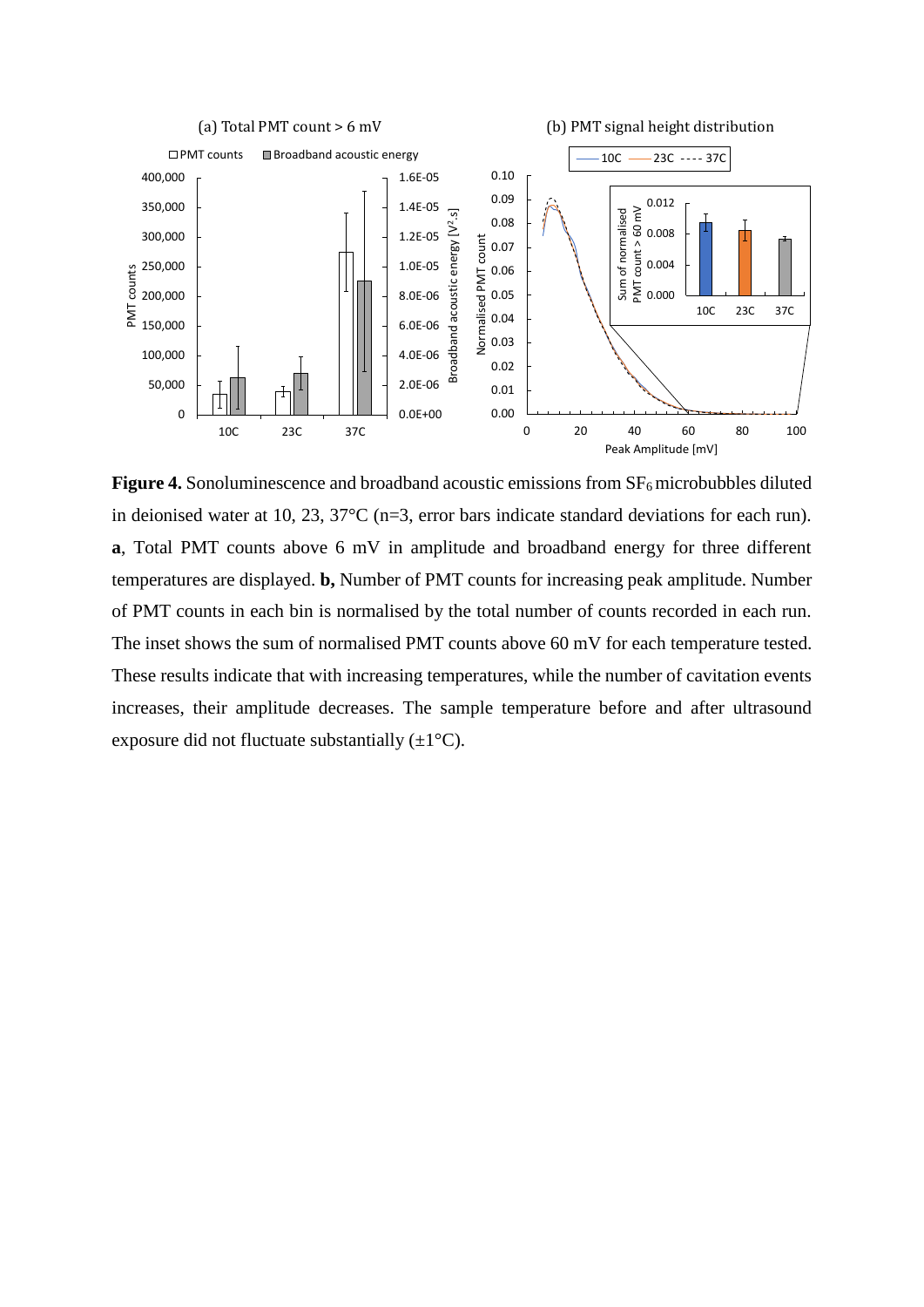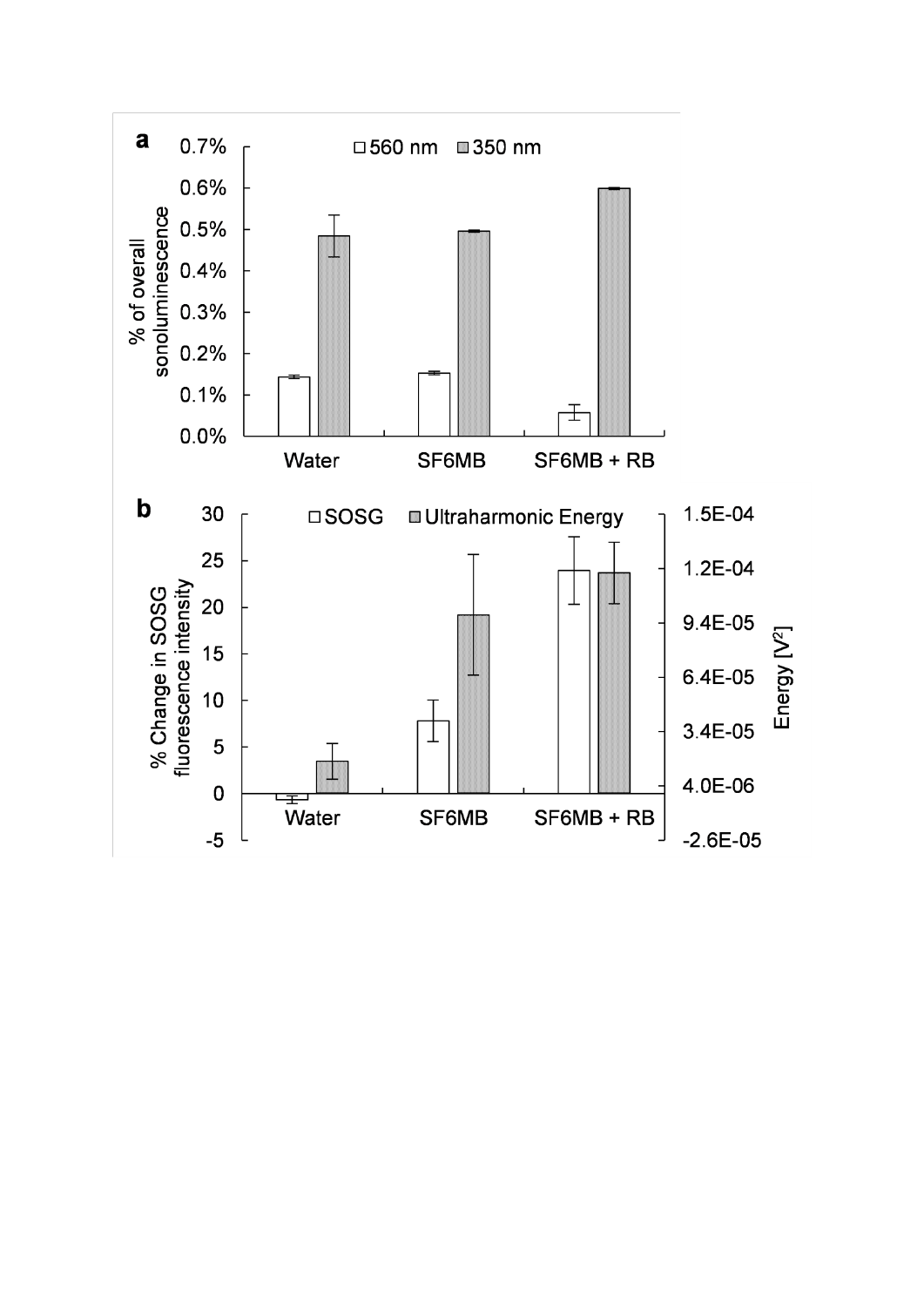**Figure 5.** The addition of Rose Bengal (RB) to  $SF_6$  microbubbles (SF6MB), and the resulting effect on sonoluminescence, broadband emissions and singlet oxygen radical generation. **a,**  Percent of overall sonoluminescence measured with optical filters for 560 nm and 350 nm. Filtered PMT signal was normalised by the overall counts recorded by the non-filtered reference PMT and for the bandwidth of the filter used. These were acquired for water,  $SF_6$ microbubbles (SF6MB), SF<sub>6</sub> microbubbles and Rose Bengal samples at  $37^{\circ}$ C (n = 3 runs, each of 1000 acquisitions). Rose Bengal peak absorbance is known to be at 559 nm (**Figure S3**). The sonoluminescence measurement at 560 nm was made to assess the absorption of sonoluminescence by the sensitiser and compared to 350 nm for reference. **b,** The activation of Rose Bengal was assessed through the generation of cytotoxic singlet oxygen radical. This was characterised by ab increase in the fluorescence intensity of Singlet Oxygen Sensor Green (SOSG, left axis). The different groups were exposed to 1 MHz,  $462 \text{ mV}_{pk-pk}$ , 30% duty cycles, 100 Hz pulse repetition frequency for 30 seconds  $(n = 3)$ . The ultraharmonic emissions of microbubbles were captured using a passive acoustic detector and displayed as the overall ultraharmonic energy during the exposure (right axis).

In contrast, the presence of reactive oxygen species did not affect the activity of Rose Bengal at ambient temperatures and pressures (**Figure S4**) indicating that pyrolysis-induced ROS generation are not involved in the activation of Rose Bengal. Further, microbubble cavitation did not lead to significant degradation of Rose Bengal demonstrating that significant pyrolysis of the sensitiser itself does not occur at these exposure conditions (**Figure S5**).

There are several aspects of these results that may be important for both diagnostic and therapeutic applications of ultrasound and microbubbles. In the absence of cavitation, ultrasound is a non-ionising modality and epidemiological studies of ultrasound imaging have not identified any significant health hazards associated with the technique  $42,43$ . Yet, bubble cavitation was shown to cause ionisation of molecules as seen with a broad continuum of sonoluminescence, and the production of excited species and radicals  $36,38$ . Here we demonstrate that, in the presence of microbubbles, cavitation produces reactive oxygen species and sonoluminescence. The sonoluminescence measured in this study is unlikely to cause phototoxicity as the number of photons is below that associated with the safe use of lasers in medical applications 44,45. In contrast, the generation of free radicals could cause local cytotoxicity; although the short lifetimes of radicals  $46$  and the small reaction volume  $1$  of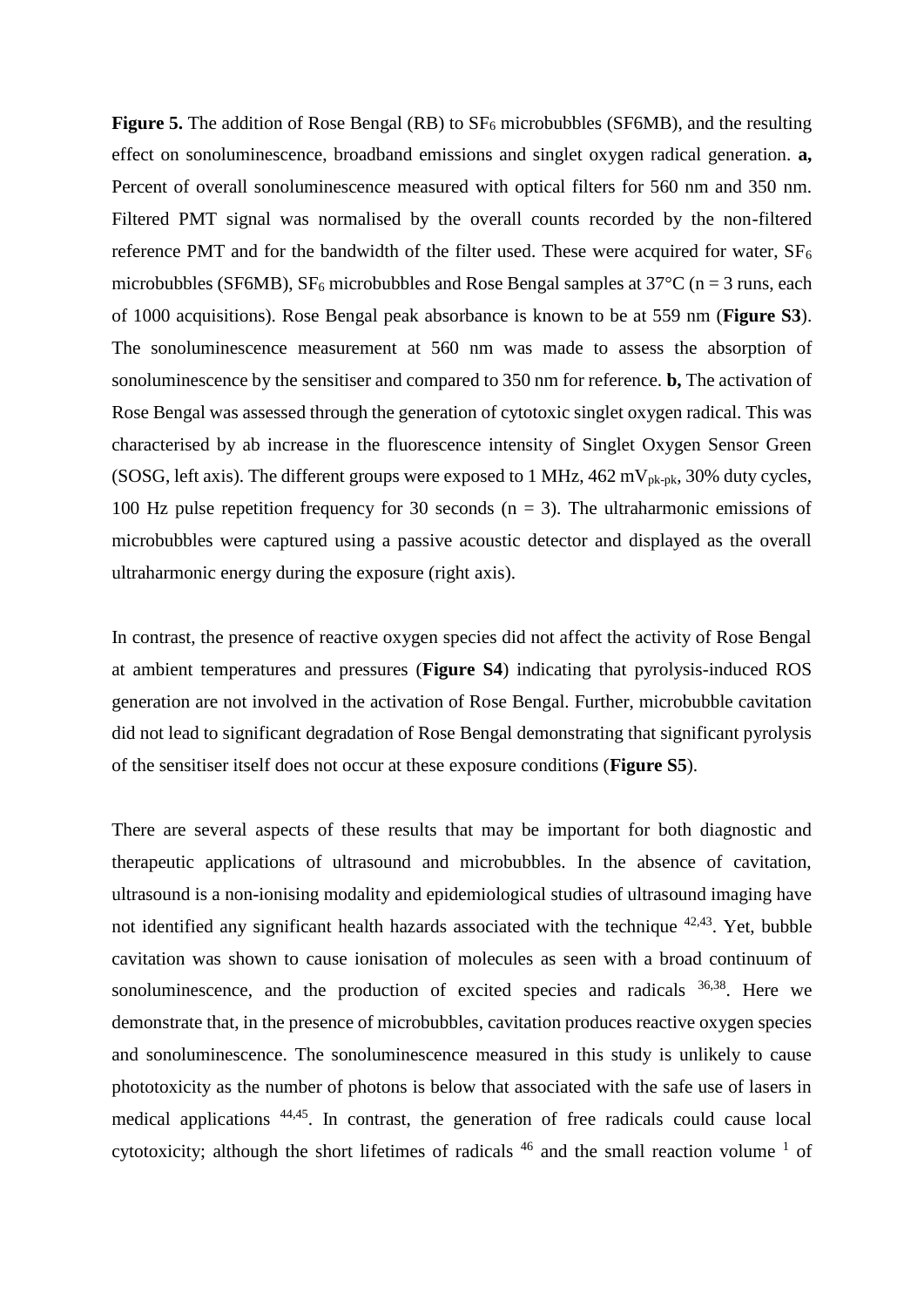cavitation will restrict the region of damage, making such an approach ideal for targeted applications in oncology.

## **CONCLUSIONS**

In summary, cavitation of microbubbles under mild therapeutic ultrasound conditions was found to generate sonoluminescence, the intensity of which was positively correlated with the broadband energy of microbubble acoustic emissions. Further, this work confirms that sonoluminescence is involved in the activation of photosensitisers which allows a greater production of reactive oxygen species during SDT. The sensitisers used for PDT can then be locally activated by energy transfer through the sonoluminescence generated by ultrasound and microbubbles enabling the treatment of a wider range of lesions using SDT.

## **ACKNOWLEDGEMENTS**

The authors thank the Engineering and Physical Sciences Research Council for support through grants EP/I021795/1 and EP/L024012/1. JFC thanks Norbrook Laboratories Ltd. for an endowed chair. EB thanks the Research Councils UK Digital Economy Programme for support through grant EP/G036861/1 (Oxford Centre for Doctoral Training in Healthcare Innovation).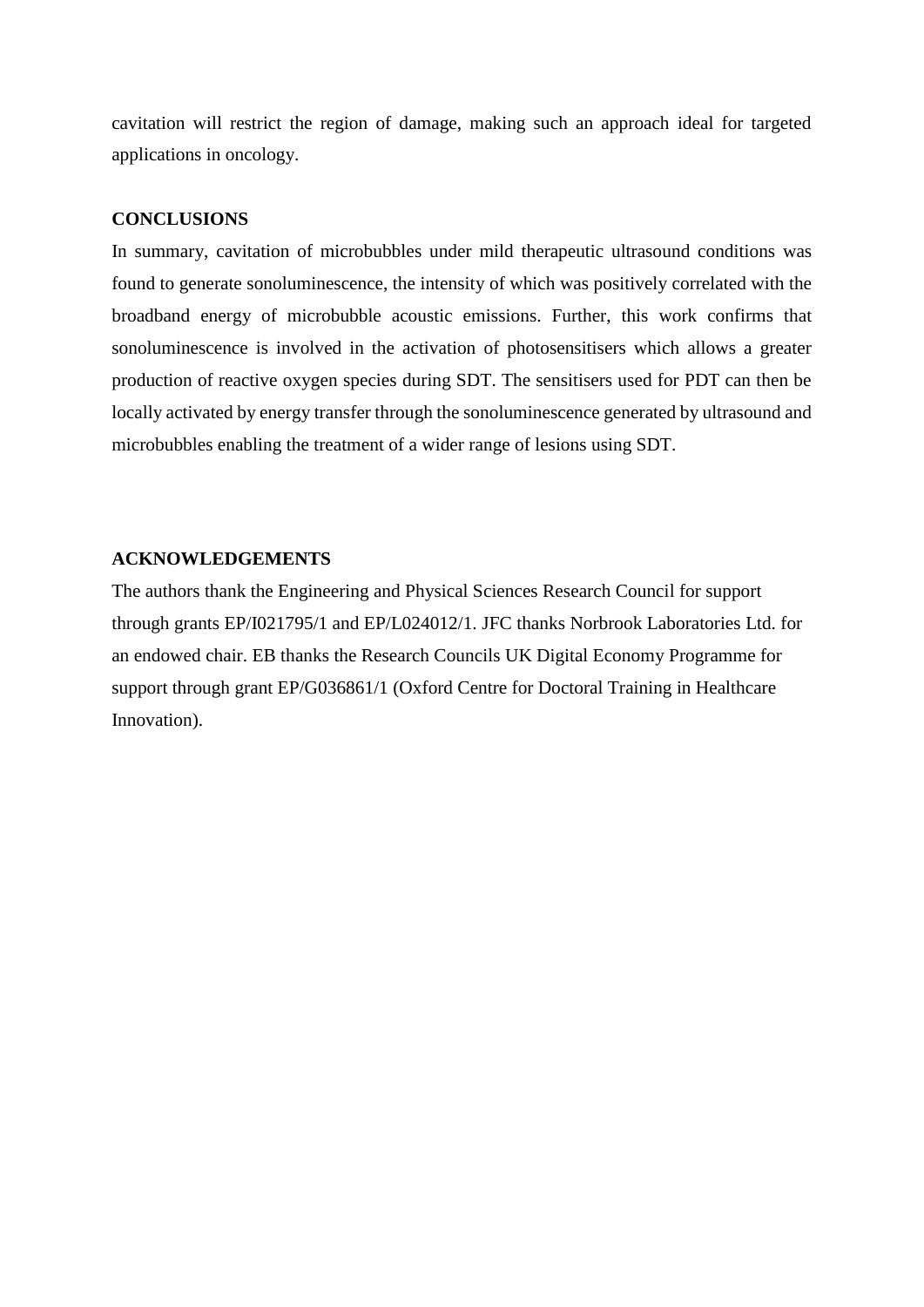#### **REFERENCES**

- (1) Suslick, K. S.; Doktycz, S. J.; Flint, E. B. On the Origin of Sonoluminescence and Sonochemistry. *Ultrasonics* **1990**, *28* (5), 280–290. https://doi.org/10.1016/0041- 624X(90)90033-K.
- (2) Suslick, K. S.; Didenko, Y.; Fang, M. M.; Hyeon, T.; Kolbeck, K. J.; McNamara III, W. B.; Mdleleni, M. M.; Wong, M. Acoustic Cavitation and Its Consequences. *Philos. Trans. R. Soc. A* **1999**, *357* (1927), 335–353. https://doi.org/10.1098/rsta.1999.0330.
- (3) McNamara, W. B.; Didenko, Y. T.; Suslick, K. S. Sonoluminescence Temperatures during Multi-Bubble Cavitation. *Nature* **1999**, *401* (6755), 772–775. https://doi.org/10.1038/44536.
- (4) Lepoint-Mullie, F.; Voglet, N.; Lepoint, T.; Avni, R. Evidence for the Emission of "alkali-Metal-Noble-Gas" van Der Waals Molecules from Cavitation Bubbles. *Ultrason. Sonochem.* **2001**, *8* (2), 151–158. https://doi.org/10.1016/S1350- 4177(00)00030-4.
- (5) Vazquez, G.; Camara, C.; Putterman, S.; Weninger, K. Sonoluminescence : Nature's Smallest Blackbody. *Opt. Lett.* **2001**, *26* (9), 575–577.
- (6) Brenner, M. P. Single-Bubble Sonoluminescence. *Rev. Mod. Phys.* **2002**, *74*, 425–484.
- (7) Miller, D. L.; Smith, N. B.; Bailey, M. R.; Czarnota, G. J.; Hynynen, K.; Makin, I. R. S. Overview of Therapeutic Ultrasound Applications and Safety Considerations. *J. Ultrasound Med.* **2012**, *31* (4), 623–634. https://doi.org/10.1016/j.biotechadv.2011.08.021.Secreted.
- (8) Stride, E.; Saffari, N. Microbubble Ultrasound Contrast Agents: A Review. *Proc. Inst. Mech. Eng. Part H J. Eng. Med.* **2003**, *217* (6). https://doi.org/10.1243/09544110360729072.
- (9) Srinivasan, D.; Holroyd, L. V. Optical Spectrum of the Sonoluminescence Emitted by Cavitated Water. *J. Appl. Phys.* **1961**, *32* (3), 449–453. https://doi.org/10.1063/1.1736023.
- (10) Pickworth, M. J. W.; Dendy, P. P.; Leighton, T. G.; Walton, A. J. Studies of the Cavitational Effects of Clinical Ultrasound by Sonoluminescence: 2. Thresholds for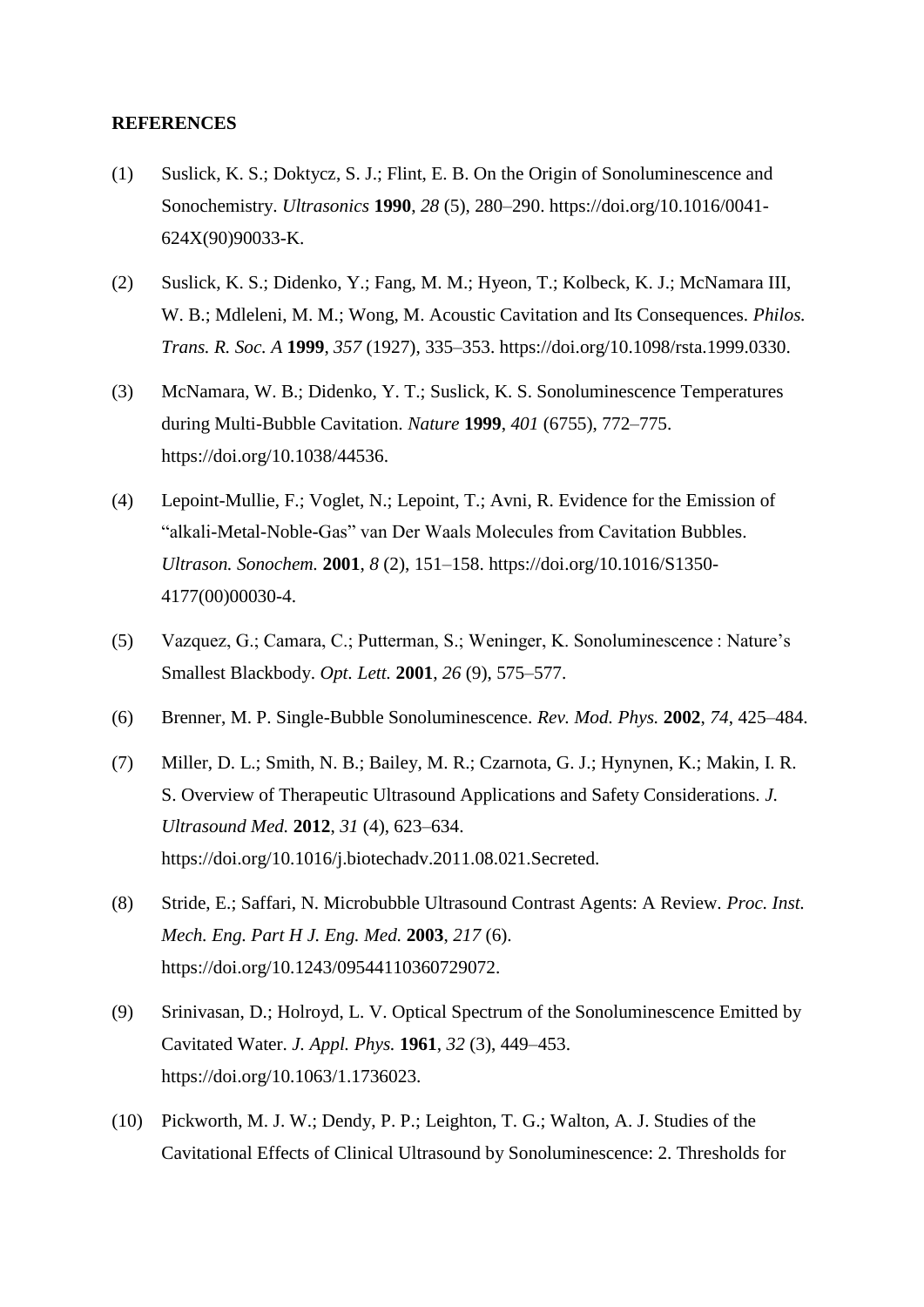Sonoluminescence from a Therapeutic Ultrasound Beam and the Effect of Temperature and Duty Cycle. *Phys. Med. Biol.* **1988**, *33* (11), 1249–1260. https://doi.org/10.1088/0031-9155/33/11/003.

- (11) Ciuti, P.; Dezhkunov, N. V.; Iernetti, G.; Kulak, A. I. Cavitation Phenomena in Pulse Modulated Ultrasound Fields. *Ultrasonics* **1998**, *36*, 569–574. https://doi.org/10.1016/S0041-624X(97)00114-5.
- (12) Beckett, M. A.; Hua, I. Impact of Ultrasonic Frequency on Aqueous Sonoluminescence and Sonochemistry. *J. Phys. Chem. A* **2001**, *105* (15), 3796–3802. https://doi.org/10.1021/jp003226x.
- (13) Weninger, K. R.; Camara, C. G.; Putterman, S. J. Observation of Bubble Dynamics within Luminescent Cavitation Clouds: Sonoluminescence at the Nano-Scale. *Phys. Rev. E - Stat. Physics, Plasmas, Fluids, Relat. Interdiscip. Top.* **2001**, *63* (1), 1–7. https://doi.org/10.1103/PhysRevE.63.016310.
- (14) Giuntini, F.; Foglietta, F.; Marucco, A. M.; Troia, A.; Dezhkunov, N. V.; Pozzoli, A.; Durando, G.; Fenoglio, I.; Serpe, L.; Canaparo, R. Insight into Ultrasound-Mediated Reactive Oxygen Species Generation by Various Metal-Porphyrin Complexes. *Free Radic. Biol. Med.* **2018**, *121*, 190–201. https://doi.org/10.1016/j.freeradbiomed.2018.05.002.
- (15) Umemura, S.; Yumita, N.; Nishigaki, R.; Umemura, K. Mechanism of Cell Damage by Ultrasound in Combination with Hematoporphyrin. *Japanese J. Cancer Res.* **1990**, *81*, 962–966.
- (16) Hachimine, K.; Shibaguchi, H.; Kuroki, M.; Yamada, H.; Kinugasa, T.; Nakae, Y.; Asano, R.; Sakata, I.; Yamashita, Y.; Shirakusa, T.; Kuroki, M. Sonodynamic Therapy of Cancer Using a Novel Porphyrin Derivative, DCPH-P-Na(I), Which Is Devoid of Photosensitivity. *Cancer Sci.* **2007**, *98* (6), 916–920. https://doi.org/10.1111/j.1349- 7006.2007.00468.x.
- (17) Yumita, N.; Nishigaki, R.; Umemura, K.; Umemura, S. ‐i. Hematoporphyrin as a Sensitizer of Cell‐damaging Effect of Ultrasound. *Japanese Journal of Cancer Research*. 1989, pp 219–222. https://doi.org/10.1111/j.1349-7006.1989.tb02295.x.
- (18) Ninomiya, K.; Noda, K.; Ogino, C.; Kuroda, S. I.; Shimizu, N. Enhanced OH Radical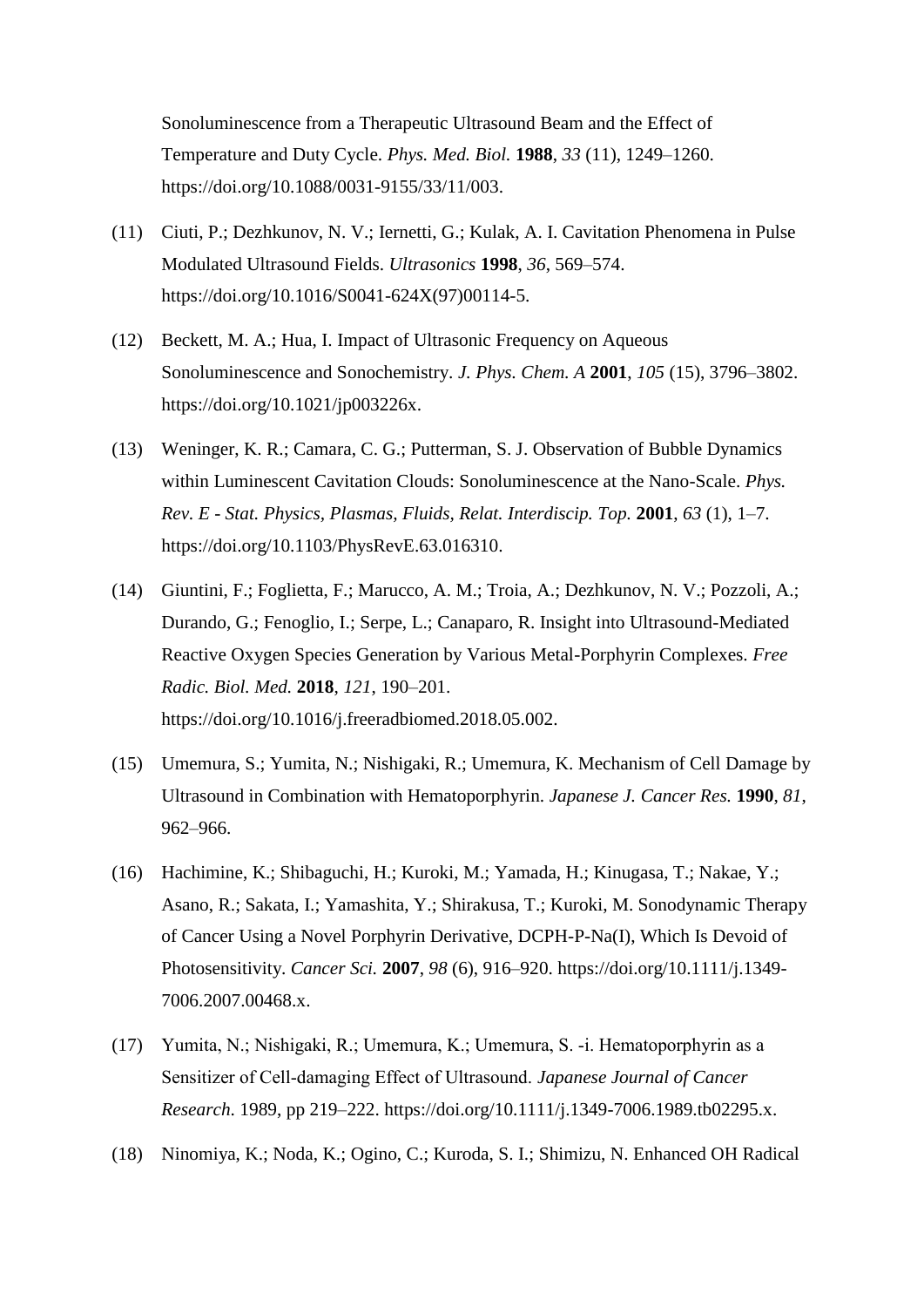Generation by Dual-Frequency Ultrasound with TiO 2 Nanoparticles: Its Application to Targeted Sonodynamic Therapy. *Ultrason. Sonochem.* **2013**, *21* (1), 289–294. https://doi.org/10.1016/j.ultsonch.2013.05.005.

- (19) Osaki, T.; Yokoe, I.; Uto, Y.; Ishizuka, M.; Tanaka, T.; Yamanaka, N.; Kurahashi, T.; Azuma, K.; Murahata, Y.; Tsuka, T.; Ito, N.; Imagawa, T.; Okamoto, Y. Bleomycin Enhances the Efficacy of Sonodynamic Therapy Using Aluminum Phthalocyanine Disulfonate. *Ultrason. Sonochem.* **2015**, *28*, 161–168. https://doi.org/10.1016/j.ultsonch.2015.07.013.
- (20) Sakusabe, N.; Okada, K.; Sato, K.; Kamada, S.; Yoshida, Y.; Suzuki, T. Enhanced Sonodynamic Antitumor Effect of Ultrasound in the Presence of Nonsteroidal Anti-Inflammatory Drugs. *Japanese J. Cancer Res.* **1999**, *90* (10), 1146–1151. https://doi.org/10.1111/j.1349-7006.1999.tb00689.x.
- (21) Chen, H.; Zhou, X.; Gao, Y.; Zheng, B.; Tang, F.; Huang, J. Recent Progress in Development of New Sonosensitizers for Sonodynamic Cancer Therapy. *Drug Discovery Today*. 2014, pp 502–509. https://doi.org/10.1016/j.drudis.2014.01.010.
- (22) Trendowski, M. Using the Promise of Sonodynamic Therapy in the Clinical Setting against Disseminated Cancers. *Chemother. Res. Pract.* **2015**, *2015*, 1–16. https://doi.org/10.1155/2015/316015.
- (23) Costley, D.; Mc Ewan, C.; Fowley, C.; McHale, A. P.; Atchison, J.; Nomikou, N.; Callan, J. F. Treating Cancer with Sonodynamic Therapy: A Review. *International Journal of Hyperthermia*. 2015, pp 107–117. https://doi.org/10.3109/02656736.2014.992484.
- (24) Dolmans, D.; Fukumura, D.; Jain, R. K. TIMELINE: Photodynamic Therapy for Cancer. *Nat. Rev. Cancer* **2003**, *3* (5), 380–387. https://doi.org/10.1038/nrc1071.
- (25) Misík, V.; Riesz, P. Free Radical Intermediates in Sonodynamic Therapy. *Ann. N. Y. Acad. Sci.* **2000**, *899*, 335–348.
- (26) Nomikou, N.; Fowley, C.; Byrne, N. M.; McCaughan, B.; McHale, A. P.; Callan, J. F. Microbubble-Sonosensitiser Conjugates as Therapeutics in Sonodynamic Therapy. *Chem. Commun. (Camb).* **2012**, *48* (67), 8332–8334. https://doi.org/10.1039/c2cc33913g.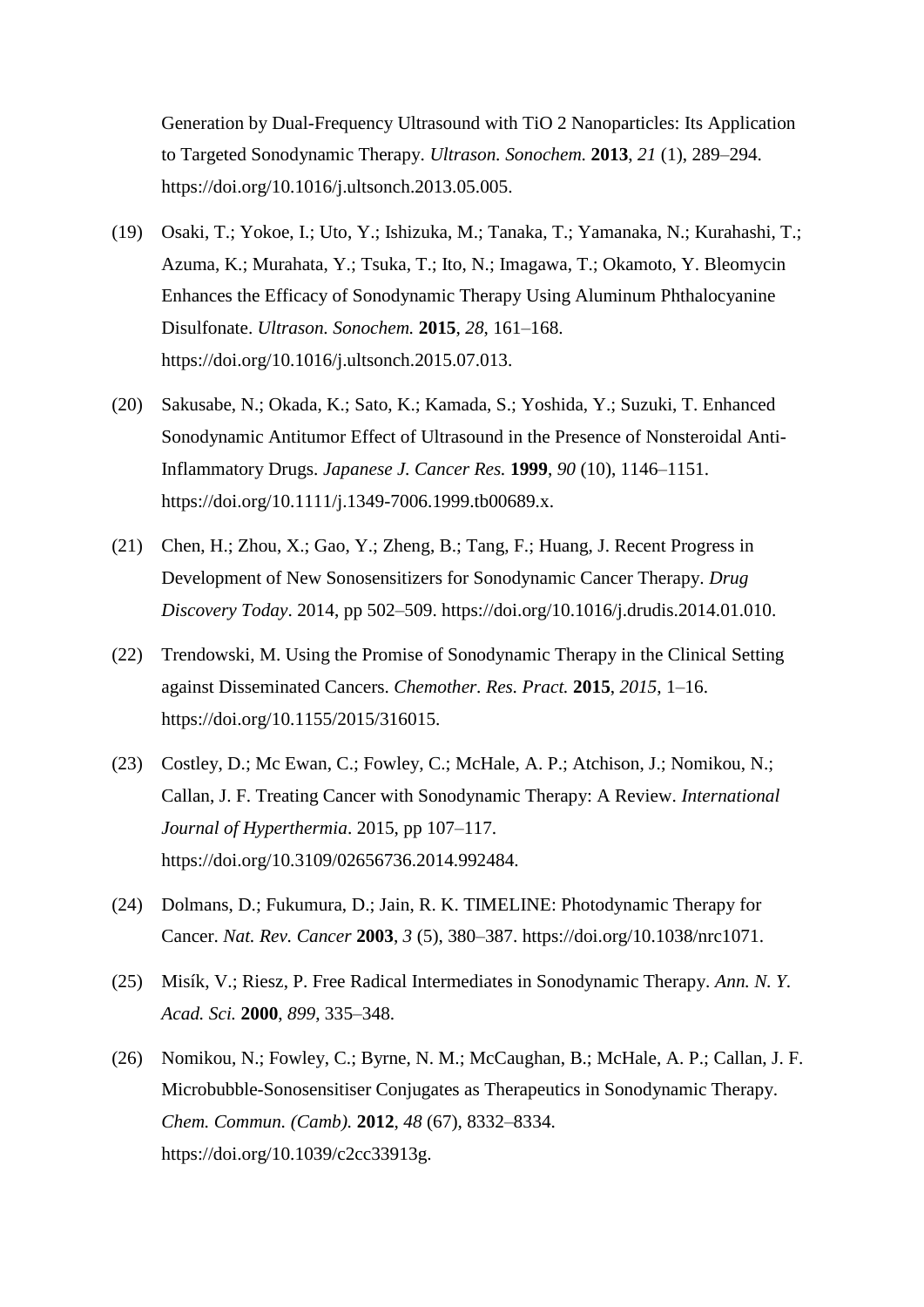- (27) Chen, H.; Hwang, J. H. Ultrasound-Targeted Microbubble Destruction for Chemotherapeutic Drug Delivery to Solid Tumors. *J. Ther. Ultrasound* **2013**, *1* (1), 1. https://doi.org/10.1186/2050-5736-1-10.
- (28) McEwan, C.; Owen, J.; Stride, E.; Fowley, C.; Nesbitt, H.; Cochrane, D.; Coussios, C. C.; Borden, M.; Nomikou, N.; McHale, A. P.; Callan, J. F. Oxygen Carrying Microbubbles for Enhanced Sonodynamic Therapy of Hypoxic Tumours. *J. Control. Release* **2015**, *203*, 51–56. https://doi.org/10.1016/j.jconrel.2015.02.004.
- (29) Sheng, Y.; Beguin, E.; Nesbitt, H.; Kamila, S.; Owen, J.; Barnsley, L. C.; Callan, B.; O'Kane, C.; Nomikou, N.; Hamoudi, R.; Taylor, M. A.; Love, M.; Kelly, P.; O'Rourke, D.; Stride, E.; McHale, A. P.; Callan, J. F. Magnetically Responsive Microbubbles as Delivery Vehicles for Targeted Sonodynamic and Antimetabolite Therapy of Pancreatic Cancer. *J. Control. Release* **2017**, *262* (June), 192–200. https://doi.org/10.1016/j.jconrel.2017.07.040.
- (30) McEwan, C.; Owen, J.; Stride, E.; Fowley, C.; Nesbitt, H.; Cochrane, D.; Coussios, C. C.; Borden, M.; Nomikou, N.; McHale, A. P.; Callan, J. F. Oxygen Carrying Microbubbles for Enhanced Sonodynamic Therapy of Hypoxic Tumours. *J. Control. Release* **2015**, *203*. https://doi.org/10.1016/j.jconrel.2015.02.004.
- (31) Sennoga, C. A.; Mahue, V.; Loughran, J.; Casey, J.; Seddon, J. M.; Tang, M.; Eckersley, R. J.; Matsunaga, T. O. On Sizing and Counting of Microbubbles Using Optical Microscopy. *Ultrasound Med. {&} Biol.* **2010**, *36* (12), 2093–2096. https://doi.org/10.1016/j.ultrasmedbio.2010.09.004.
- (32) Sascha Hilgenfeldt Detlef Lohse; Moss, W. C. Water Temperature Dependence of Single Bubble Sonoluminescence. *Phys. Rev. Lett.* **1998**, *80*, 1332–1335.
- (33) Choi, P. K.; Fuayama, K. Multibubble Sonoluminescence and Na Atom Emission in Sodium Dodecyl Sulfate Surfactant Solutions. *Japanese J. Appl. Physics, Part 1 Regul. Pap. Short Notes Rev. Pap.* **2007**, *46* (7 B), 4768–4770. https://doi.org/10.1143/JJAP.46.4768.
- (34) Didenko, Y. T.; Nastich, D. N.; Pugach, S. P.; Polovinka, Y. A.; Kvochka, V. I. The Effect of Bulk Solution Temperature on the Intensity and Spectra of Water Sonoluminescence. *Ultrasonics* **1994**, *32* (1), 71–76. https://doi.org/10.1016/0041- 624X(94)90083-3.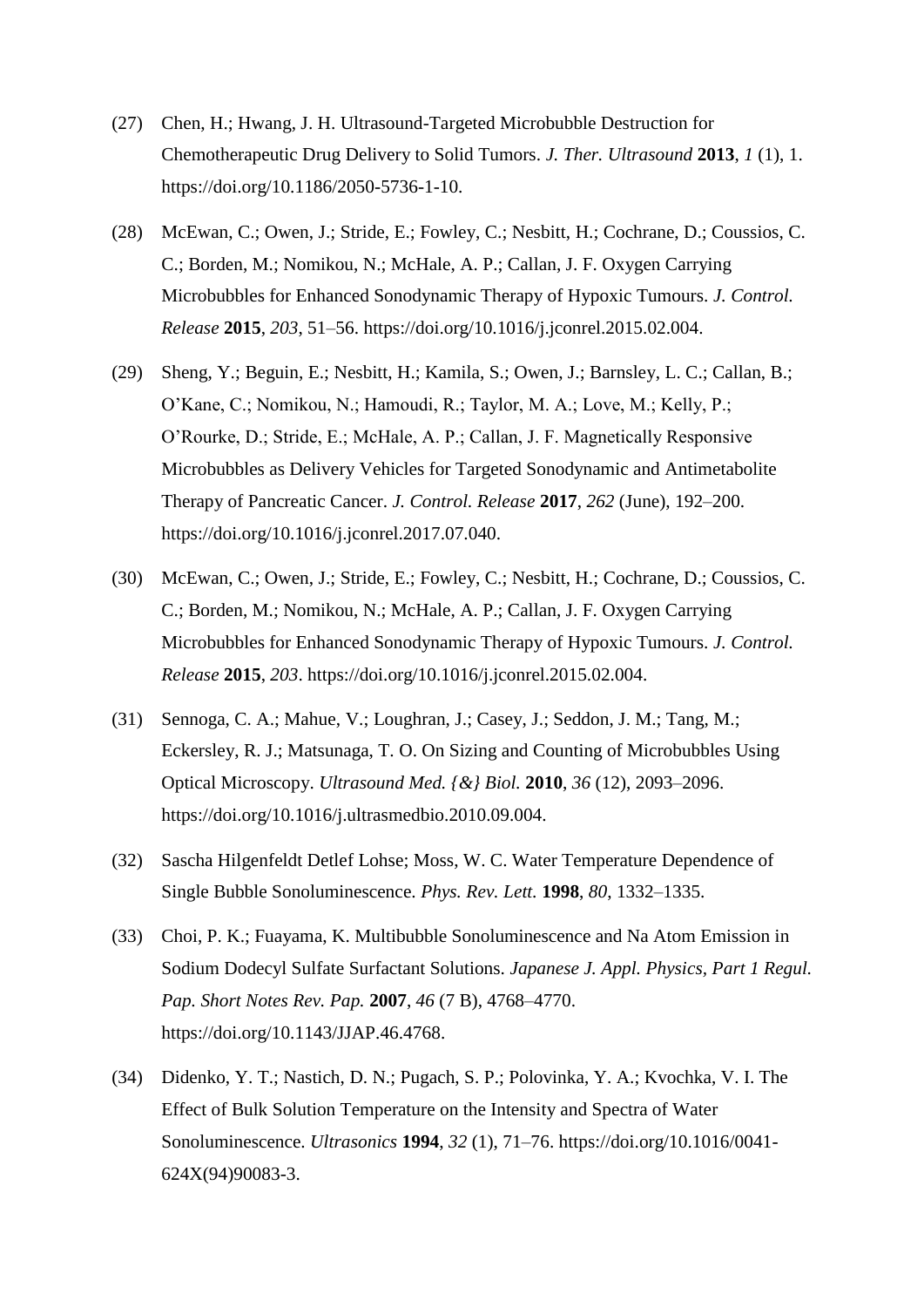- (35) Moss, W. C.; Clarke, D. B.; Young, D. A. Calculated Pulse Widths and Spectra of a Single Sonoluminescing Bubble. *Science (80-. ).* **1997**, *276* (5317), 1398–1401. https://doi.org/10.1126/science.276.5317.1398.
- (36) Bernstein, L. S.; Zakin, M. R.; Flint, E. B.; Suslick, K. S. Cavitation Thermometry Using Molecular and Continuum Sonoluminescence. *J. Acoust. Soc. Am.* **1996**, *100* (4), 2679. https://doi.org/10.1121/1.416956.
- (37) Hilgenfeldt, S.; Grossmann, S.; Lohse, D. A Simple Explanation of Light Emission in Sonoluminescence. *Nature* **1999**, *398* (6726), 402–405. https://doi.org/10.1038/18842.
- (38) Sehgal, C.; Sutherland, R. G.; Verrall, R. E. Optical Spectra of Sonoluminescence from Transient and Stable Cavitation in Water Saturated with Various Gases. *J. Phys. Chem.* **1980**, *84* (4), 388–395. https://doi.org/10.1021/j100441a009.
- (39) Juffermans, L. J. M.; Dijkmans, P. A.; Musters, R. J. P.; Visser, C. A.; Kamp, O. Transient Permeabilization of Cell Membranes by Ultrasound-Exposed Microbubbles Is Related to Formation of Hydrogen Peroxide. *Am J Physiol Hear. Circ Physiol* **2006**, *291* (4), H1595--601. https://doi.org/01120.2005 [pii]\r10.1152/ajpheart.01120.2005.
- (40) Escoffre, J.; Campomanes, P.; Tarek, M.; Bouakaz, A. New Insights in the Role of Reactive Oxygen Species in Mechanisms of Sonoporation: In-Vitro Validation and Molecular Dynamic Simulations. In *IEEE International Ultrasonics Symposium Proceedings*; 2017.
- (41) Barati, A. H.; Mokhtari-Dizaji, M.; Mozdarani, H.; Bathaei, S. Z.; Hassan, Z. M. Free Hydroxyl Radical Dosimetry by Using 1 MHz Low Level Ultrasound Waves. *Iran. J. Radiat. Res.* **2006**, *3* (4), 163–169.
- (42) Ziskin, M. C.; Petitti, D. B. Epidemiology of Human Exposure to Ultrasound: A Critical Review. *Ultrasound Med. Biol.* **1988**, *14* (2), 91–96. https://doi.org/10.1016/0301-5629(88)90174-3.
- (43) Salvesen, K. Å. EFSUMB: Safety Tutorial: Epidemiology of Diagnostic Ultrasound Exposure during Pregnancy - European Committee for Medical Ultrasound Safety (ECMUS). *Eur. J. Ultrasound* **2002**, *15* (3), 165–171. https://doi.org/10.1016/S0929- 8266(02)00038-1.
- (44) International Commission on Non-Ionizing Radiation Protection. ICNIRP Guidelines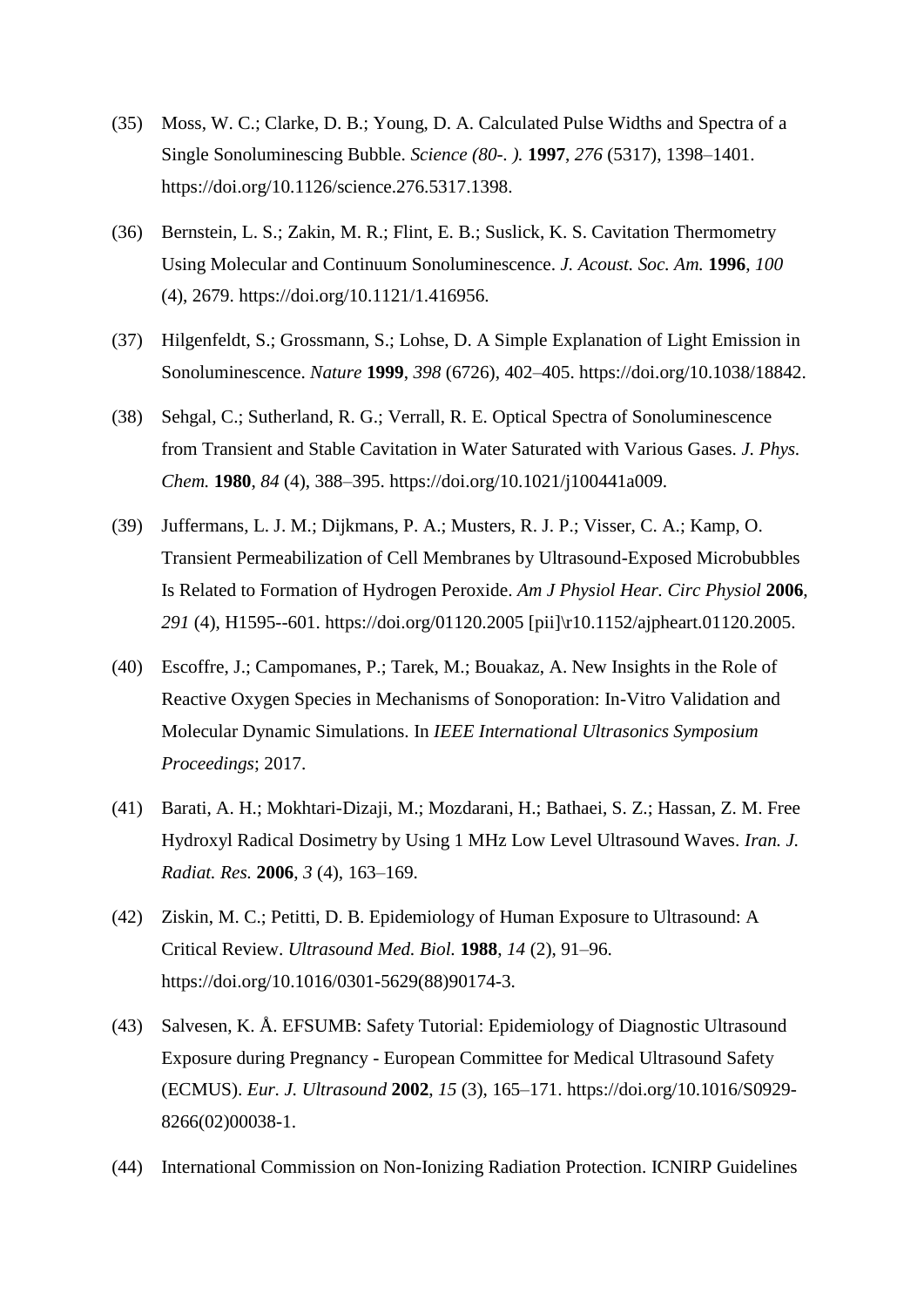on Limits of Exposure to Laser Radiation of Wavelengths between 180 Nm and 1,000 Μm. *Health Phys.* **2013**, *105* (3), 271–295. https://doi.org/10.1097/HP.0b013e3182983fd4.

- (45) Tirlapur, U. K.; König, K. Targeted Transfection by Femtosecond Laser. *Nature* **2002**, *418* (6895), 290–291. https://doi.org/10.1038/418290a.
- (46) Riesz, P.; Kondo, T. Free Radical Formation Induced by Ultrasound and Its Biological Implications. *Free Radical Biology and Medicine*. 1992, pp 247–270. https://doi.org/10.1016/0891-5849(92)90021-8.